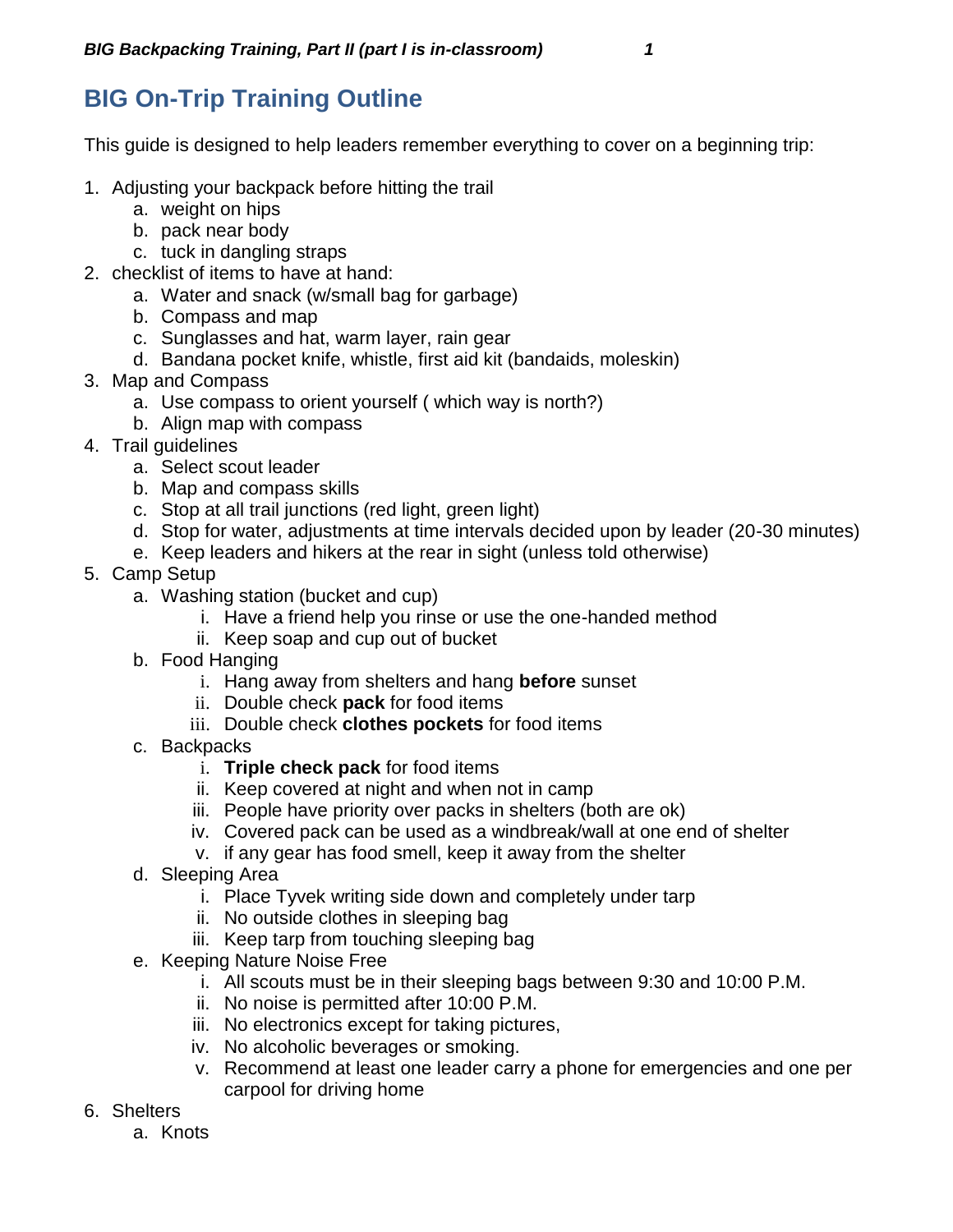- i. Bowline (at the grommet)
- ii. Taut Line for staking
- iii. Half Hitch
- iv. Other knots
- b. Guidelines
	- i. How to setup A-frame -some have clips instead of knots
	- ii. Careful not to poke holes in tarp
	- iii. Find level ground—think about water pooling
	- iv. Plan (and test) for your head to be uphill
	- v. Think about wind direction
	- vi. Use nearby trees or bushes
	- vii. Start with corners
	- viii. Get it standing
	- ix. Tighten the lines last; tighten again before going to bed
	- x. Stake angle away from shelter, slide rope around stake to the ground
	- xi. slide tautline knot up toward shelter to tighten
- 7. Backpacking Stoves
	- a. Compressed butane/propane
	- b. Lighting stoves: lighter, matches
	- c. Keep hair, dangling compass/whistle and loose sleeves out of the way
	- d. Only cooks in the kitchen area
	- e. Separate serving area from cooking
	- f. Keep picnic bench near stove empty (don't sit near)
- 8. First Aid and Hygiene
	- a. Blisters; Burns; Cuts
	- b. Poison Oak
		- i. Identification
		- ii. Symptoms
		- iii. What to do if exposed, treatment
	- c. Insects: Ticks, Mosquito Bites, Spiders
	- d. Dysentery/Intestinal parasites
		- i. Due to giardia (bacteria, viruses) in the water
		- ii. Due to poor cleanliness on YOUR part
		- iii. Handwashing station; hand sanitizer
		- iv. Water purification (iodine, chlorine tablets)
	- e. "Cat Hygiene" the Sierra Scoop
		- i. 100 feet away from water sources, 6" deep hole
		- ii. Carry out used TP and menstrual supplies
		- iii. Explain Pee rag
	- f. Hypothermia & Hyperthermia (Heat Exhaustion)
		- i. Causes
		- ii. Treatment
		- iii. Prevention
	- g. Fatigue
		- i. The importance of water two full liter bottles ready each hiking morning
		- ii. Snack along the way; keep snacks close